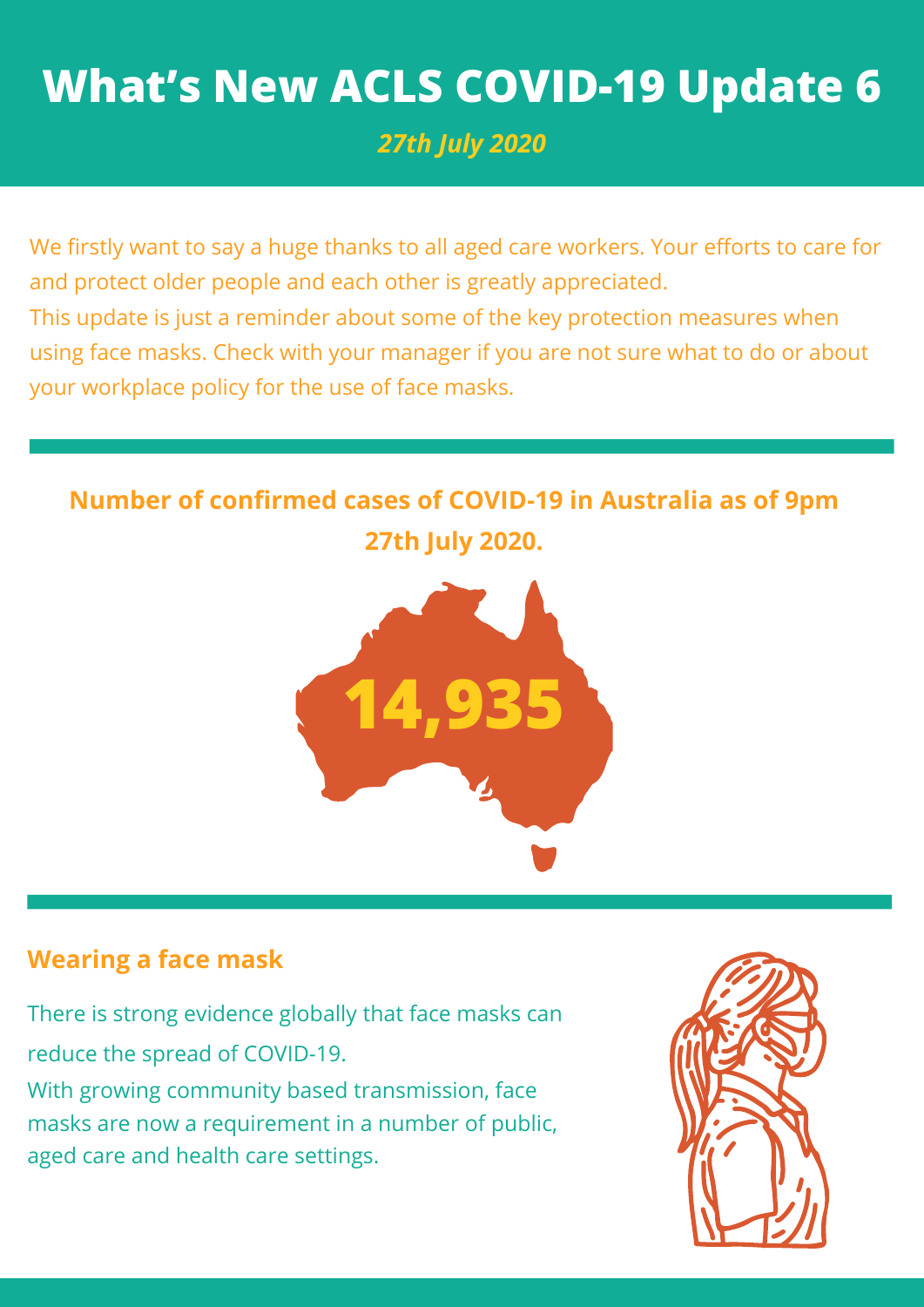## **Do's and Don'ts of Using Disposable Single Use Face Masks**

#### **Do's**

- Wash or sanitise your hands before you put on a face mask and check for any damage or holes.
- The firm edge goes to the top and the mask needs to fit snugly across the top of  $\bullet$ your nose, mouth and the sides of your face.
- Get the mask comfortable and well fitted across your face and the straps over your ears or ties secure so you don't have to readjust it.



- Wash or santise your hands again before taking off the mask.
- Remove the mask by holding the straps behind both ears and take off the mask. If  $\bullet$ the mask has ties, undo the bottom tie first then undo the top tie and hold the ties to remove the mask.
- Only touch the straps/ties and dispose of the mask in a closed bin immediately.
- Check if the mask needs to go into contaminated or general waste where you work.
- Wash or sanitise your hands as soon as you have removed and disposed of the mask.